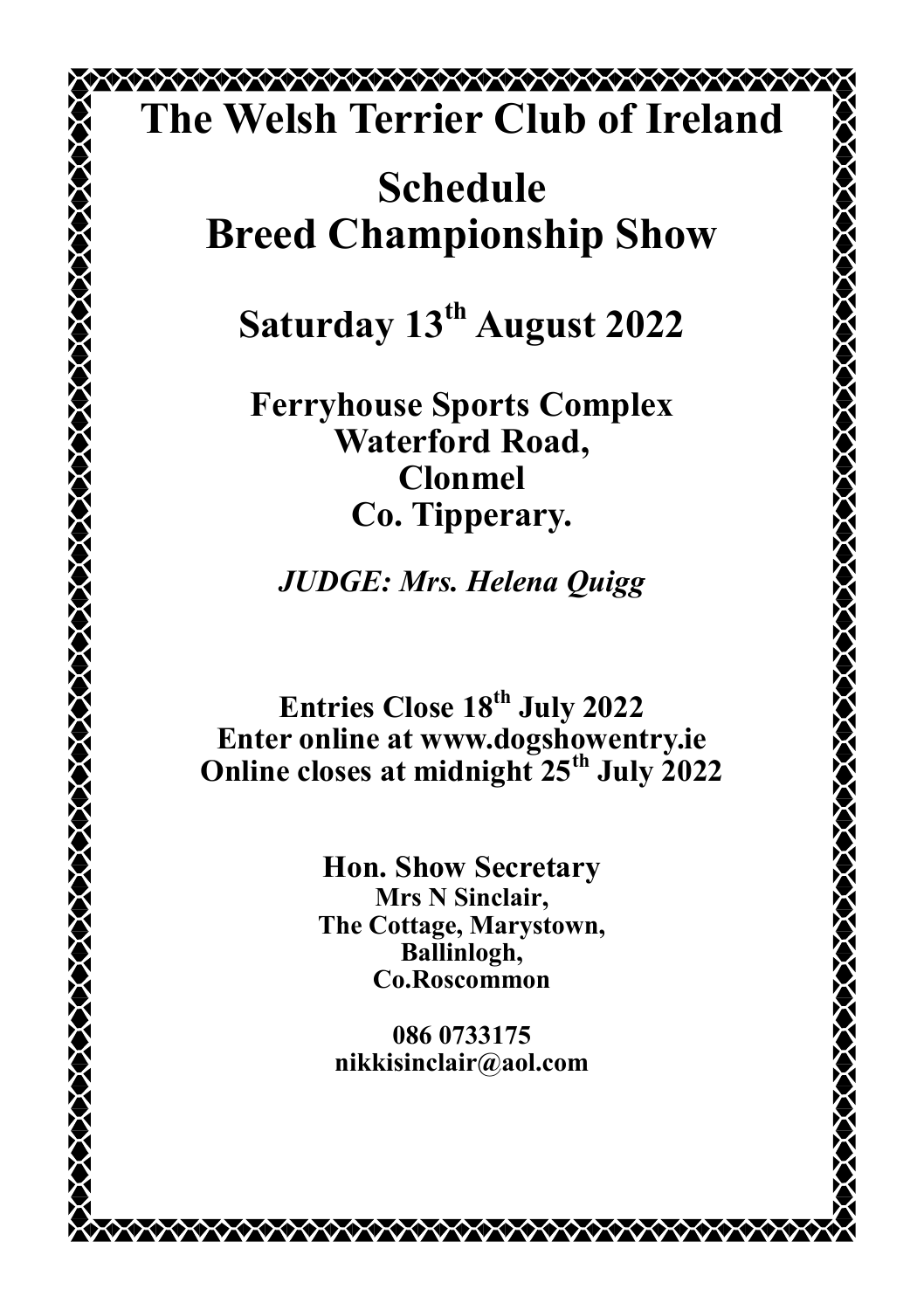## **The Welsh Terrier Club of Ireland**

| Committee:                            |  |
|---------------------------------------|--|
| Mrs C Delmar, Mr M Gavin, Mr M Doyle, |  |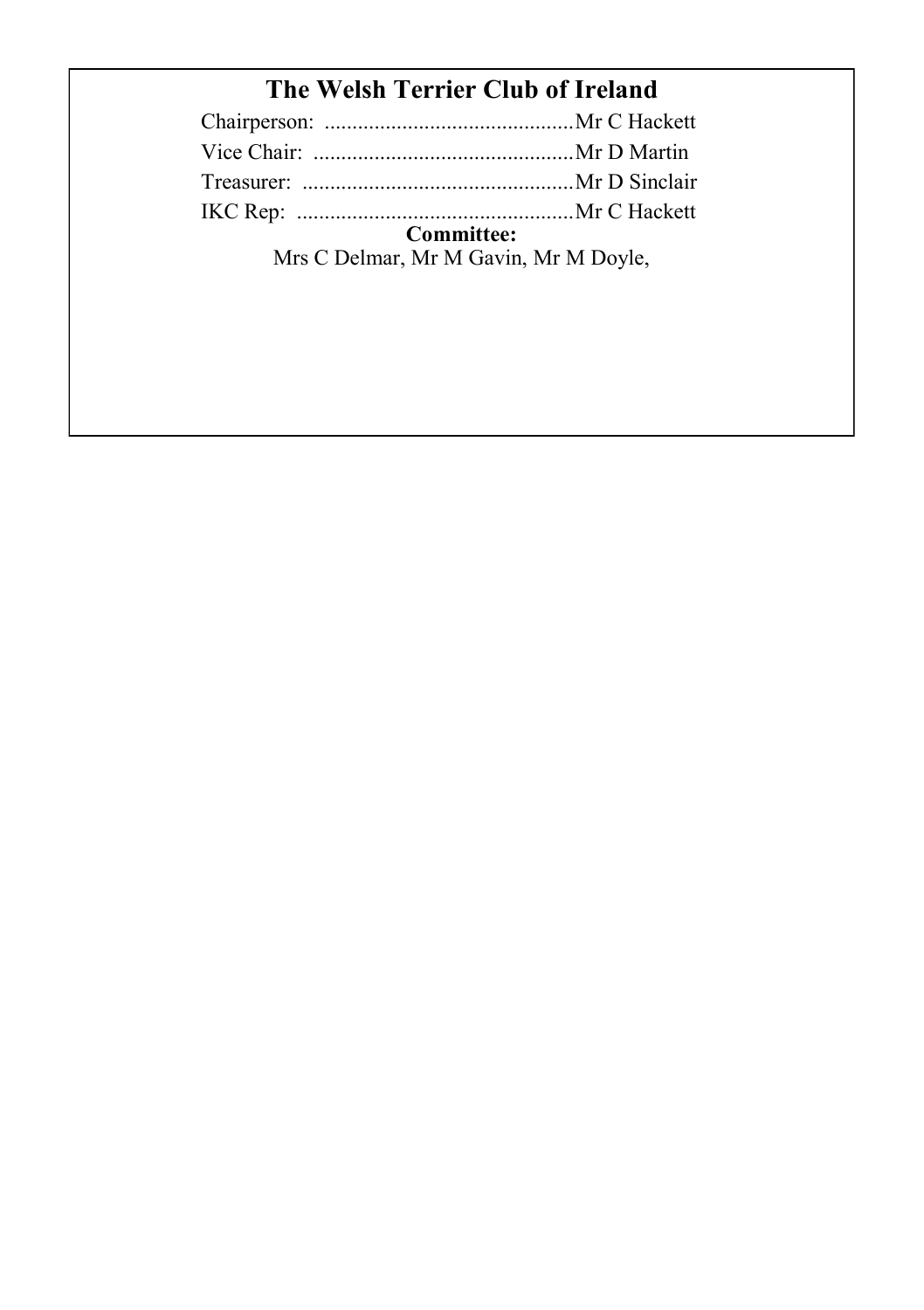## **SHOW REGULATIONS**

- 1. **Jurisdiction:** The Show will be held under the Rules of The Irish Kennel Club Ltd., and a copy of the I. K. C. Rules and Regulations will be in the Secretary's Office on the day of the Show.
- **2. Registrations:** All dogs entered for competition or otherwise must be registered or transferred at the Irish Kennel Club Ltd, Unit 36, Greenmount Office Park, Dublin 6
- **3. Venue-** The Show will be held in the **National Show Centre Cloghran, Co. Dublin**, on Saturday 1<sup>st</sup> July 2022
- **4. ENTRIES: Service charge** First Dog: €18.00, €9.00 For all subsequent dogs. No charge for Brace..

**Closing date for entries will be the 18th July 2022(postmark), Online closes at midnight on the 25th July 2022**

**Fees of exhibits** arriving late or failing to arrive will be forfeited. No entries will be accepted without the appropriate Service Charge, which cannot be refunded under any circumstances. The Committee reserves the right to reject any entry, advertisement or other insertion in the catalogue.

- **7. ENTRY FORMS : MISTAKES IN-** The Catalogue will be compiled from the Entry Forms submitted by the Exhibitors, and while every endeavour will be made to have the Forms correctly interpreted, the W.T.C.I. cannot accept any responsibility for mistakes which may bring Exhibitors within the purview of the Irish Kennel Club Ltd Rule 15, Sect. 1, or clerical mistakes that may occur during the compilation.
- **6. Judges:** In the event of the appointed Judge failing to keep his or her engagement the Committee shall have the right to appoint another Judge or Judges.
- **7. Judging:** Will commence **NOT BEFORE 12.noon**.
- **8.** .Winners: Any special award presented by the Club at the Show must be returned if the winning exhibit is disqualified by the IKC.
- **9.** Any dispute shall be dealt with by the committee, Parties to any dispute shall have the right to appeal to the IKC. Ltd, who shall be the final arbiter in any dispute.
- **10.** Responsibility: Exhibitors will please understand that while every precaution will be taken to ensure the safety of an exhibit, The Welsh Terrier Club of Ireland will not be responsible for any loss or damages sustained by an exhibitor through accident or otherwise.

**11 Dogs not entered for competition:** Dogs which are not being exhibited at all Breed Championship Shows must be entered as **NOT FOR COMPETITION,** for insurance purposes, prior to close of entries. Dogs to be entered on a form supplied by the show promoting society giving details of breed/s and name/s of each dog. The show promoting society shall issue a pass or passes to such dogs and keep a record of same. Production of passes may be requested in any area of dispute. The fee for this facility shall be **Five Euro, (€5.00), per dog**.

### **Enter online at www.dogshowentry.ie**

### **Online entry closes at midnight on the 25th . July 2022**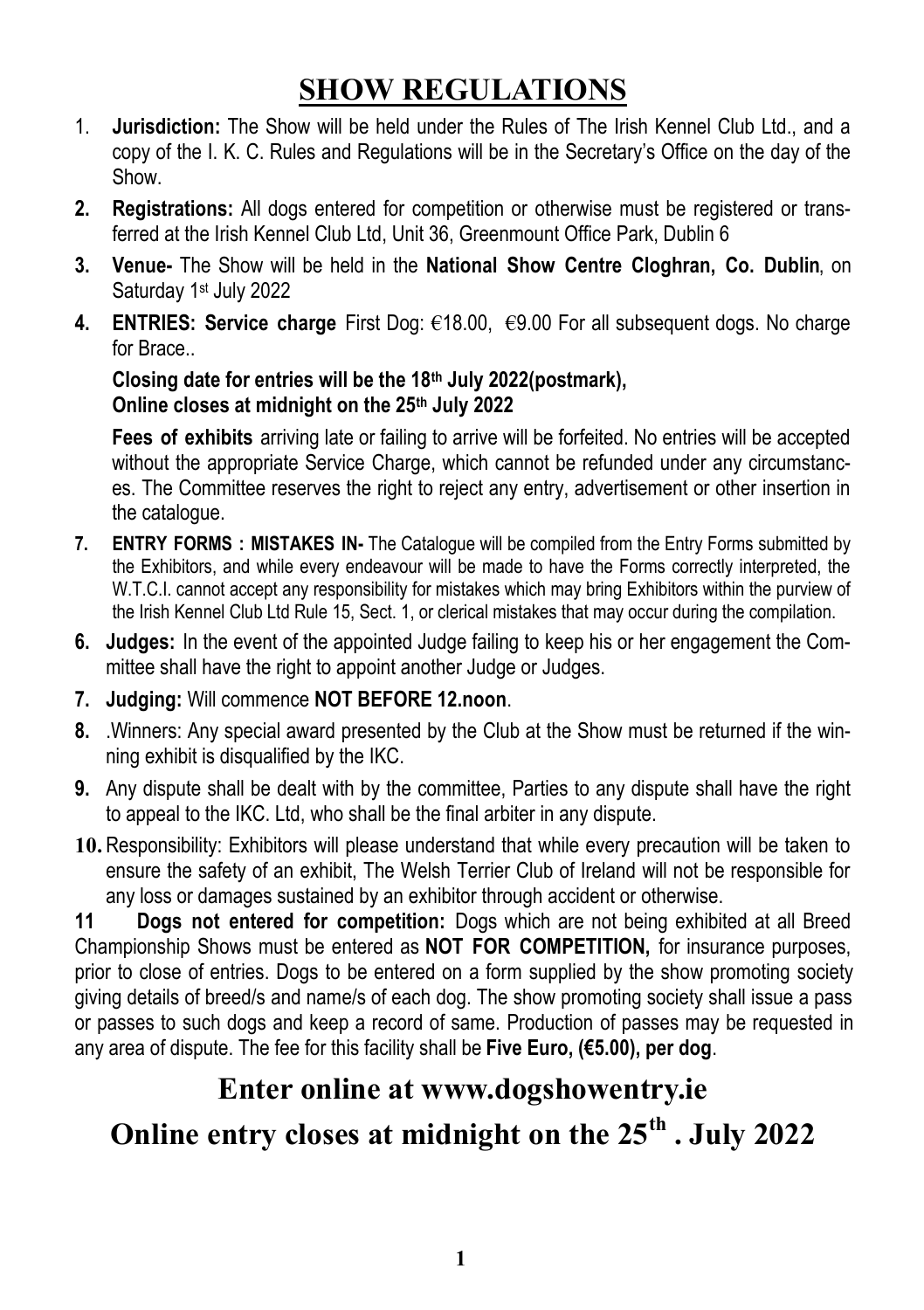### **CLASSIFICATION \* DENOTES NUMBER OF GREEN STARS Welsh Terrier \*\*** *Judge: Mrs. Helena Quigg*

- **1. Baby Puppy Dog**
- **2. Puppy Dog**
- **3. Junior Dog**
- **4. Intermediate Dog**
- **5. Adult Dog**
- **6. Open Dog**
- **7. Champion Dog**
- **8. Veteran Dog**
- **9 Baby Puppy Bitch**
- **10. Puppy Bitch**
- **11. Junior Bitch**
- **12. Intermediate Bitch**
- **13. Adult Bitch**
- **14. Open Bitch**
- **15. Champion Bitch**
- **16. Veteran Bitch**
- **17. Brace**

#### **CLASS DEFINITIONS (The word 'Dog' includes both sexes)**

**Baby Puppy Class** is confined to puppies of four months of age and under six months of age on the first day of the show.

**Baby Puppies** are confined to this class and may not compete for any other award

**A Puppy Class** is confined to dogs over six and under twelve calendar months of age on the first day of the Show computed from and inclusive of the date of its birth.

**A Junior Class** is for dogs between 9 and 18 calendar months of age on the first day of the Show, computed from and inclusive of the date of its birth.

**An Intermediate Class** is for dogs between 15 and 24 calendar months of age on the first day of the Show, computed from and inclusive of the date of its birth.

**Adult Class** is for dogs between the ages of 24 and 36 calendar months on the day of the show.

**An Open Class** is for dogs over 15 months of age on the first day of the Show, computed from and inclusive of the date of its birth.

**A Champions Class** is for dogs who have gained the Title of Champion under Irish Kennel Club Rules or under a recognised Kennel Authority **confirmed by the date of closing of entries**.\*\*\*\*

**A Veteran Class** is for dogs over eight years of age on the first day of the Show, computed from and inclusive of the date of its birth**.)**

**Please Note: A Veteran Dog who is a Champion may enter in either Veteran or Champion Class but not both.\*\***

**N.B.: A Dog or Bitch may be entered in ONE BREED CLASS ONLY (No double entries) BRACE CLASS** is for two exhibits of the same or different sexes of the same breed belonging to the same person, each exhibit having been entered in some class other than Brace or Team.

**NOTE: Dogs under the age of six months are not allowed into the show grounds (except for the Baby Puppy exhibits). All dogs entered must be registered or transferred at the Irish Kennel Club in the name of the Exhibitor.**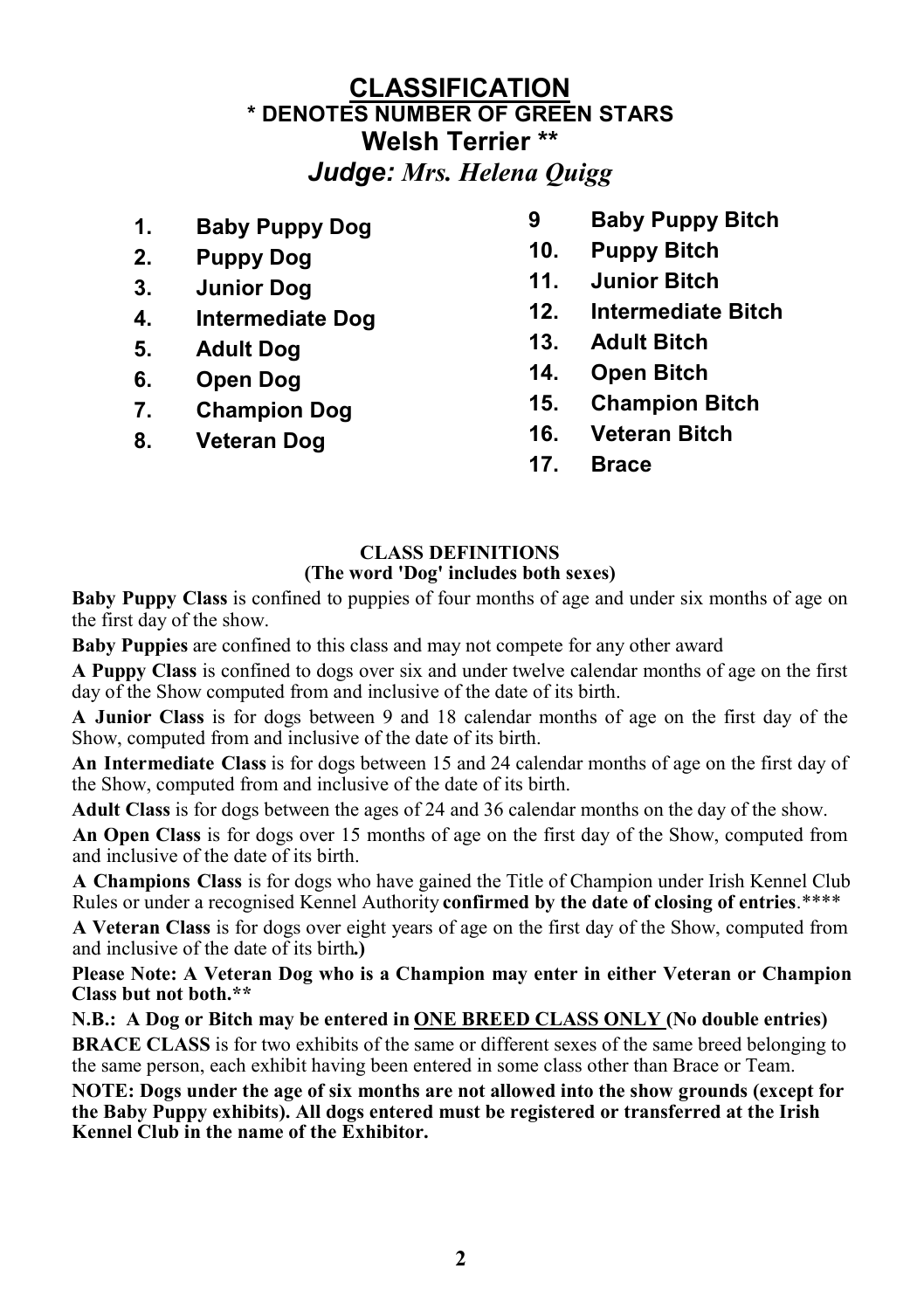| <b>Rossettes sponsored by Susan Handel</b><br>for all Class winners<br><b>Thanks to our generous Sponsor</b> |  |
|--------------------------------------------------------------------------------------------------------------|--|
| <b>Trophies:</b>                                                                                             |  |
| Gaelgorm Perpetual -  Green Star Dog                                                                         |  |
| Pegillo Perpetual -  Green Star Bitch                                                                        |  |
| nowelion Perpetual -  Best in Show                                                                           |  |
|                                                                                                              |  |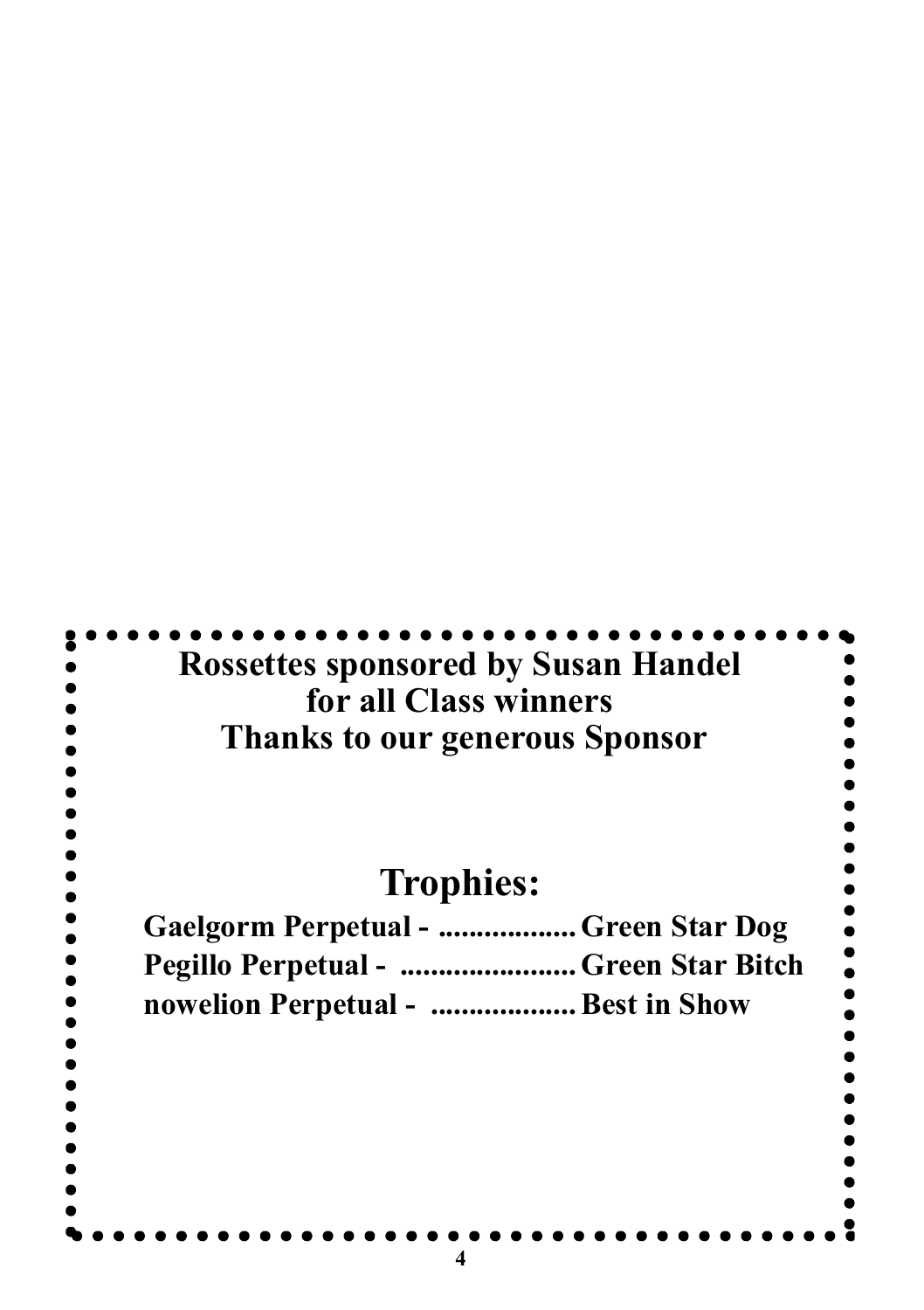#### **NOTES**